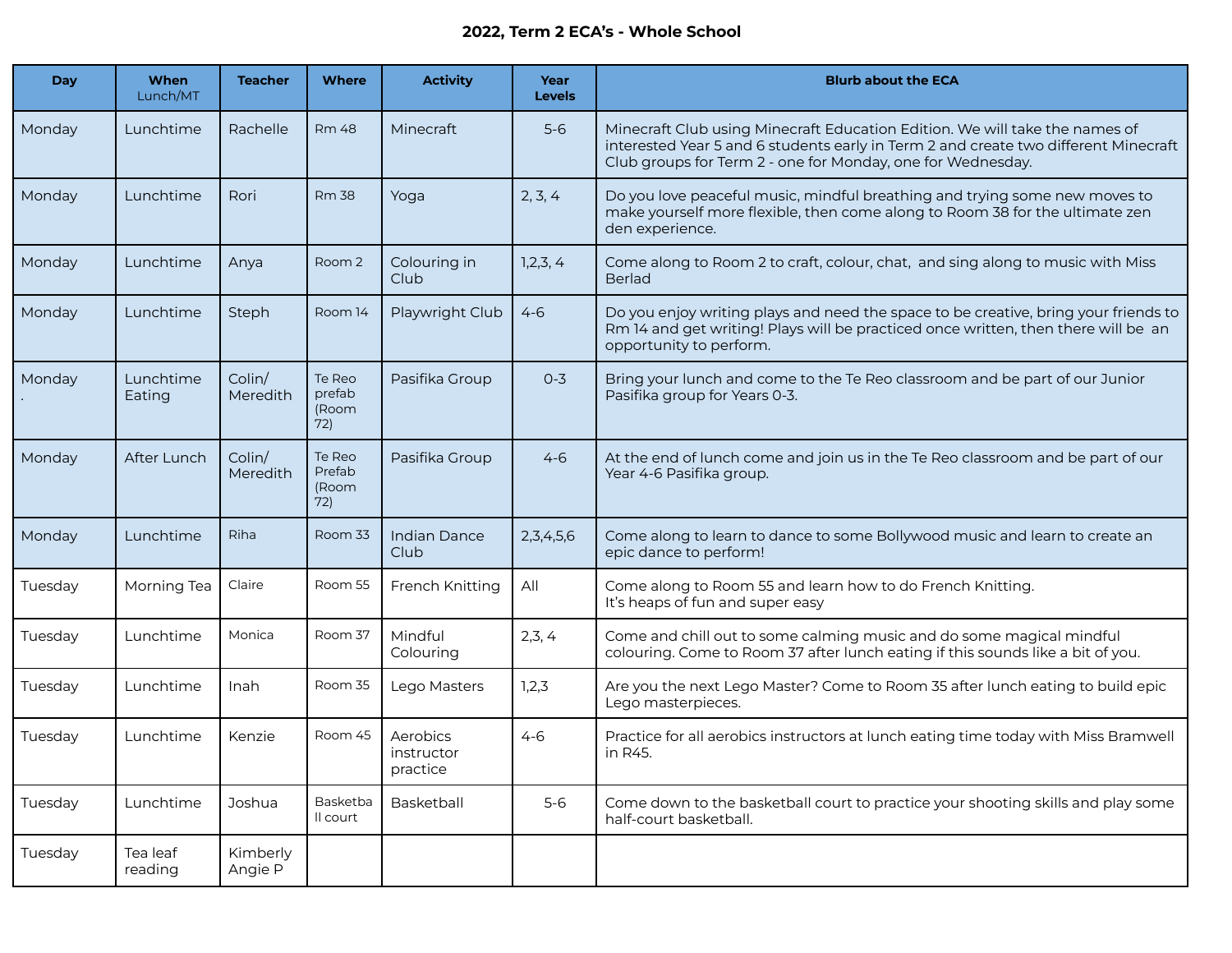| Tuesday   | Lunchtime             | James                                         | Room 15                        | Everyone Can<br>Create                    | $4 - 6$   | Come to Room 15 to express your creativity through drawing, videos, photos, and<br>music on iPads. That's Room 15 after lunch eating.                                                                                             |
|-----------|-----------------------|-----------------------------------------------|--------------------------------|-------------------------------------------|-----------|-----------------------------------------------------------------------------------------------------------------------------------------------------------------------------------------------------------------------------------|
| Tuesday   | Beginning<br>of Lunch | Angel/<br>Meredith/C<br>olin/Sophie<br>/ Wake | Te Reo<br>Classroo<br>m (72)   | Year 4-6 Senior<br>Kapa Haka<br>Group     | Years 4-6 | Year 4-6 Senior Kapa Group please come with your lunch at the beginning of<br>lunch eating to the Te Reo room. Please note this is a change of time.                                                                              |
| Tuesday   | Beginning<br>of lunch | Angel/<br>Meredith/C<br>olin/Sophie<br>/ Wake | Te Reo<br>Classroo<br>m (72)   | Kapa Haka<br>Group                        | Year 0-3  | Come to The Te Reo Prefab with your lunch and join our amazing Junior Kapa<br>Haka group.                                                                                                                                         |
| Wednesday | Lunchtime             | Katherine                                     | Room 60                        | Choir                                     | $4 - 6$   | Come and sing at the start of lunch play in room 60!                                                                                                                                                                              |
| Wednesday | Morning Tea           | Kimberley                                     | Room 31                        | Knitting club                             | 4,5,6     | Pop along to Room 31 to work on an existing knitting project or learn how to knit.<br>Wool and needles are supplied if you need. Bring your morning tea with you!!                                                                |
| Wednesday | Lunchtime             | <b>Nicky</b>                                  | <b>Rm 27</b>                   | Minecraft                                 | $5-6$     | Minecraft Club using Minecraft Education Edition. We will take the names of<br>interested Year 5 and 6 students early in Term 2 and create two different Minecraft<br>Club groups for Term 2 - one for Monday, one for Wednesday. |
| Wednesday | Lunchtime             | Alison                                        | Room 30                        | <b>Book Club</b>                          | 0, 1, 2   | Come to Room 30 to listen to a story aloud and also read some stories in the<br>classroom library.                                                                                                                                |
| Thursday  | Lunch<br>eating       | Sophie                                        | Te Reo<br>Room<br>(Room<br>72) | New Zealand<br>Sign Language              | All Years | Want to learn to speak without speaking? Always wanted to talk easily in noisy<br>places, through windows, from far away, or underwater? Come along and learn<br>some New Zealand Sign Language - our third official language!    |
| Thursday  | Lunchtime             | Joanne                                        | Room 39                        | <b>Board Games</b><br>and<br>Construction | Year 3-6  | Come along to play a board game, or create constructions from lego, marble run,<br>blocks paper and card.                                                                                                                         |
| Thursday  | Lunchtime             | Kenzie                                        | Room 45                        | Aerobics<br>instructor<br>practice        | $4 - 6$   | Practice for all aerobics instructors at lunch eating time today with Miss Bramwell<br>in R45.                                                                                                                                    |
| Thursday  | Lunchtime             | Portia                                        | Room 43                        | Creative Art<br>Club                      | $3-6$     | Drawing, sketching, learning to draw videos, book creator and much much more!<br>Bring your friends and come get creative this lunch time in Room 43!                                                                             |
| Thursday  |                       |                                               |                                |                                           |           |                                                                                                                                                                                                                                   |
| Friday    |                       |                                               |                                |                                           |           |                                                                                                                                                                                                                                   |
| Friday    | Lunchtime             | Jo                                            | Room 1                         | Chill Out Zone                            | 0, 1, 2   | Come to Room 1 to relax and chill out watching your favourite shows like Peppa<br>Pig, Magic School Bus, Little Einstein and Pink Panther.                                                                                        |
| Friday    | Lunchtime             | Kat                                           | Room 36                        | Documentary<br>Club                       | $0 - 3$   | Do you love science? Come along to Room 36, chill out and watch some amazing<br>documentaries to learn more about our world and how it works.                                                                                     |
| Friday    | Lunchtime             | Hannah                                        | Room 22                        | Drawing Club                              | $3-6$     | Room 22 is the place to be if you love to draw. Come and create some of your<br>favourite characters with your friends                                                                                                            |